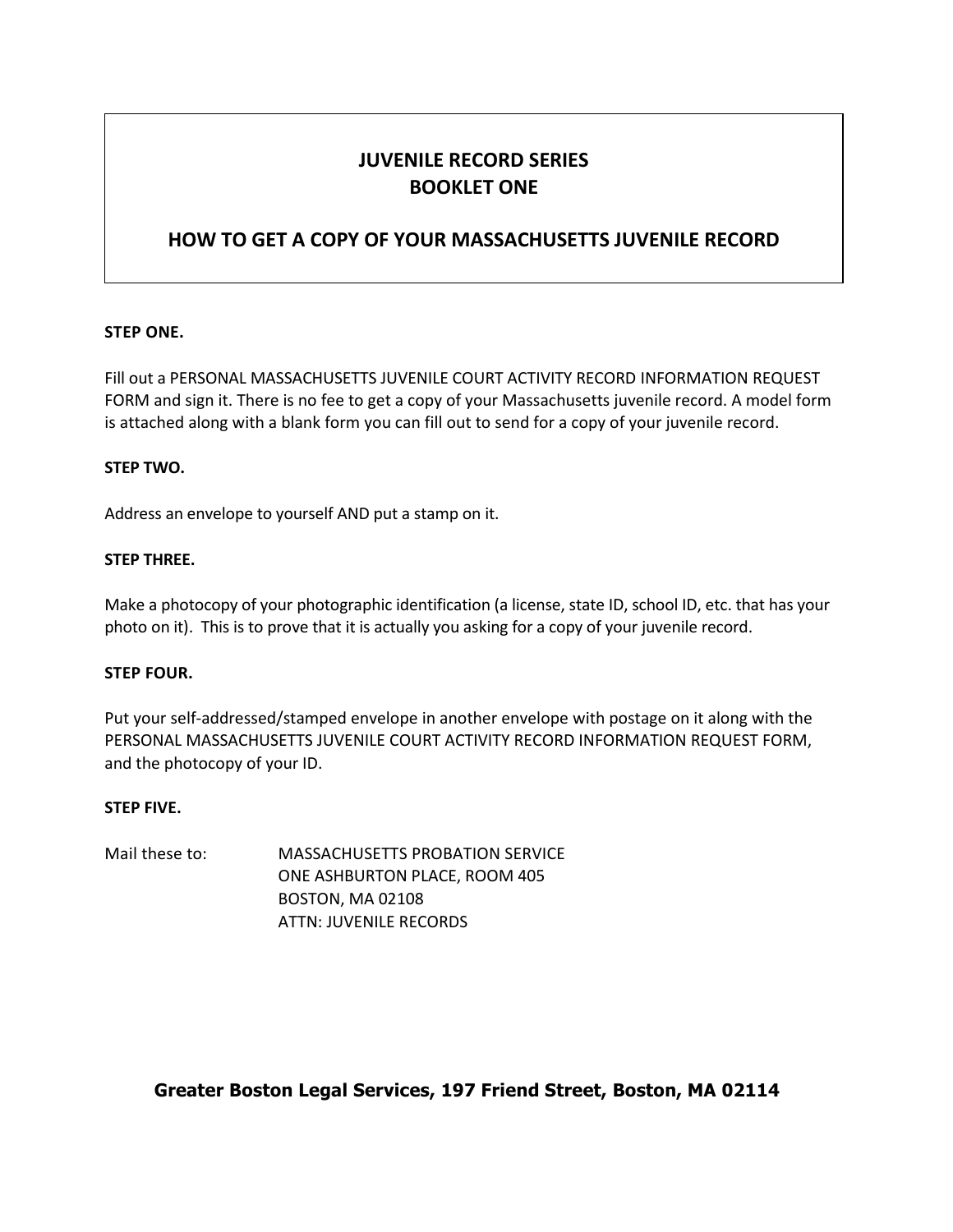#### **FOR MORE INFORMATION**

- Contact the Legal Advocacy & Resource Center (LARC) at 617-603-1700. If you live in the Boston area, you'll be screened for eligibility for an intake for Greater Boston Legal Services (GBLS). GBLS is not able to take every case, but LARC or GBLS may be able to refer you to other resources to help you solve your problem.
- Read the other booklet in this Juvenile Records Series:

Booklet 2, How to Seal Your Juvenile Record.

To find a legal aid program near you, go to website on the internet:

#### **[www.masslegalhelp.org](http://www.masslegalhelp.org/)**

 To read information on criminal records including, but not limited to "The CORI Reader," go to the CORI section of the Mass Legal Help website:

**[www.masslegalhelp.org](http://www.masslegalhelp.org/)**

For help or referral on juvenile delinquency cases, contact the:

Youth Advocacy Project, Roxbury: 617-989-8100 Children's Law Project, Lynn: 781-581-1977

This information is provided as a public service by Greater Boston Legal Services and does not constitute legal advice which can only be given to you by your own attorney. This booklet relates to juvenile records located in Massachusetts and to the laws, forms, and practices in effect as of February 1, 2016. Bills are often filed to change various laws. This booklet is made available through funding from the Gardiner Howland Shaw Foundation and is also available online at masslegalhelp.org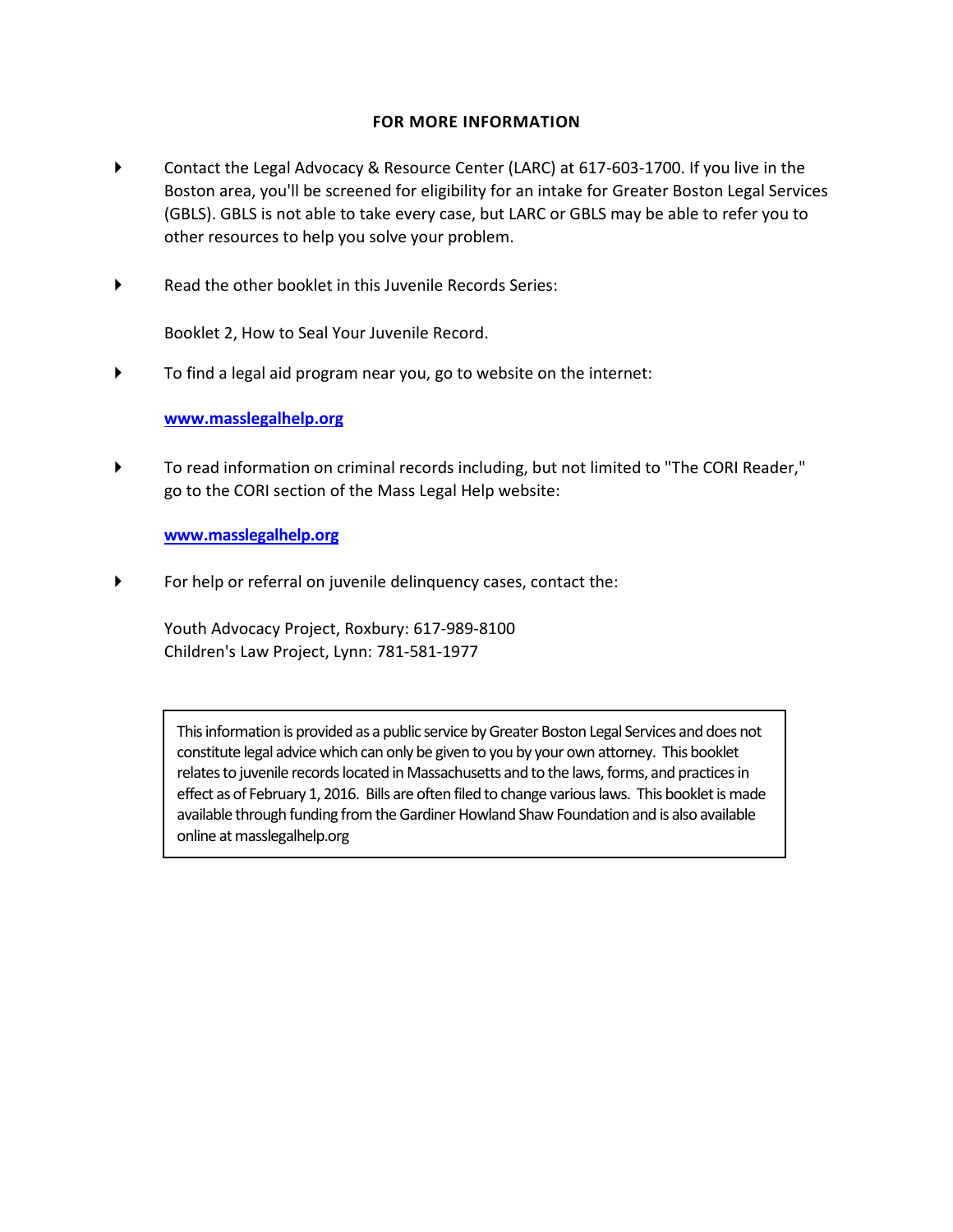## **JUVENILE CARI REQUEST**



(for use by offenders only)

If you would like to obtain a copy of your CARI (Court Activity Record Information) of your Juvenile cases, you must complete the entire form below and mail it with a self-addressed, stamped envelope to:

> **Massachusetts Probation Service One Ashburton Place, Room 405 Boston, MA. 02108 Attn: Records Unit**

| FULL NAME (print)                   |                |              |          |  |
|-------------------------------------|----------------|--------------|----------|--|
| Other names (aliases/maiden)        |                |              |          |  |
| Street address (current)            |                |              |          |  |
| City                                |                | <b>State</b> | Zip Code |  |
| Date of Birth                       | Place of Birth |              |          |  |
| <b>Social Security Number</b>       |                |              |          |  |
| Mother's name (first, maiden, last) |                |              |          |  |
| Father's full name                  |                |              |          |  |

By signing below, I authorize the Massachusetts Probation Service to access my juvenile CARI, print it and mail it to the address I have provided above.

I have attached a copy of my current driver's license or other current photo identification to verify I am the person named above and in CARI.

**YOUR Signature:** 

Date:

To request a copy of your **Adult** CORI, please make your request to the Department of Criminal Justice Information Services (DCJIS). Visit their website at www.mass.gov/cjis or call (617) 660-4640.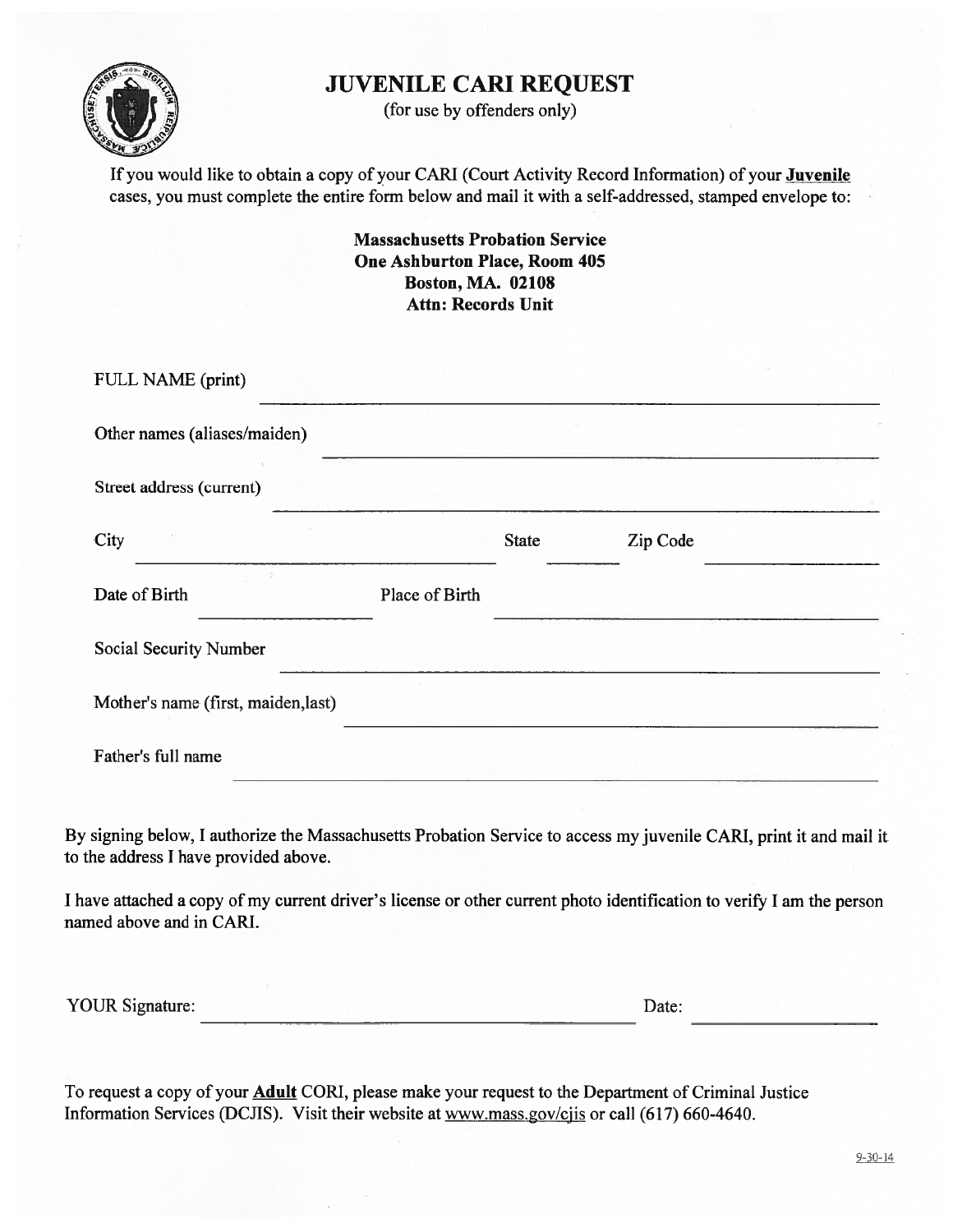# BLANK JUVENILE RECORD REQUEST FORM ATTACHED

#### **Instructions:**

1. Fill in form and sign it.

2. Take a photocopy of your photo ID.

3. Mail the form, a copy of your ID, AND a stamped self-addressed envelope to:

Massachusetts Probation Service One Ashburton Place, Room 405 Boston, MA 02108 Attn: Records Unit